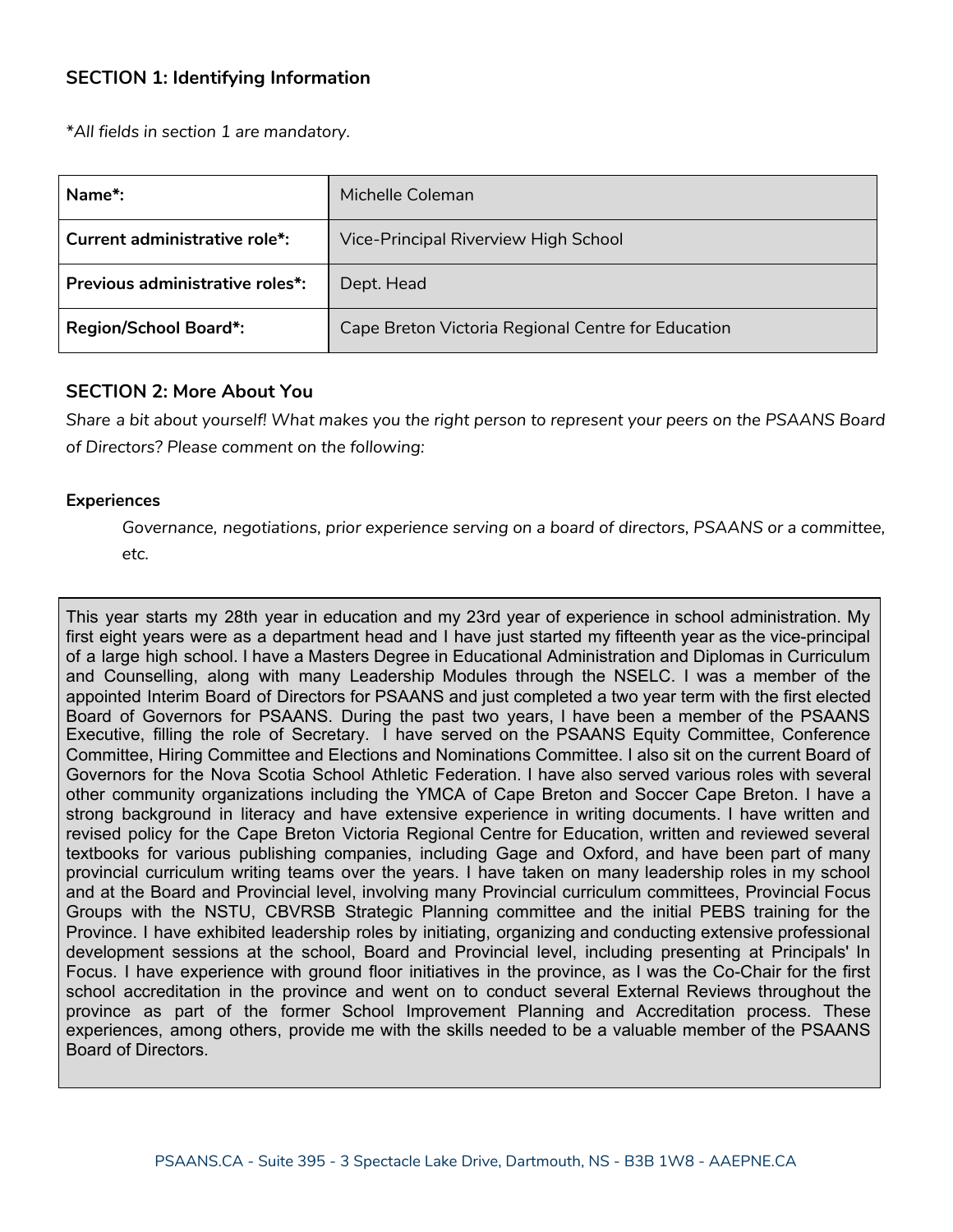#### **Skills & Qualities**

*Highlight those that best prepare you to be a Board Member*

I believe I have a diversified skill set that I can bring to the Board of Directors of PSAANS. I understand how important it is to bring all divergent ideas together to ensure that all voices are heard. Being a representative on many Board and Provincial committees, is an indicator of my ability to work strategically with others in a team environment on common goal setting. I have proven organizational skills, strong interpersonal skills, and effective communication skills. My knowledge, experience and keen attention to detail are all valuable assets to this role. For the past fifteen years, I have been responsible for the finances in the school, including a school-run cafeteria which involves a significant budget each year; this experience has been valuable when examining the finances and budgets involved in this association. My 30 year coaching career has contributed to my team building and relationship building skills that are very necessary to the group that takes on this important task of moving the Association forward. Being a member of both the Interim Board and Elected PSAANS Board, have allowed me to be extremely familiar with the progress of the work that has been done thus far and I remain committed to advancing the goals going forward, in particular the very important work of establishing our first Memorandum of Understanding and continuing the important work that our Equity Committee has embarked on. School administrators have very complex jobs, dealing with various forms of conflict, mental health issues, performance issues, safety issues,etc. With my years of experience, I feel that I have a very good handle of many of the jobs and issues of an administrator and understand the needs and wants going forward in establishing this professional association. I would be honored to continue to represent the hard working administrators of my region for two more years.

#### **Other**

*Final thoughts*

Being a very active, hands-on school administrator over the past 22 years, has provided me the opportunity to encounter a tremendous number of diverse experiences and events that school administrators across the province deal with each and every day. I am passionate about the importance of my job in helping students and doing it to the best of my abilities. I am committed to being a lifelong learner and seeking out new opportunities to develop and grow. I believe my varied experiences over these years are representative of what the job of a school administrator looks like in Nova Scotia. I believe that to have a successful start to a young Association, it is extremely important for the voices of experienced administrators to be heard in order to create a meaningful, lasting, and effective model. I am an analytical, knowledge-seeking, goal-oriented person by nature and believe this task would allow me to use this skill set to digest, analyze, dissect, and correlate information in a timely fashion to make good decisions on behalf of my colleagues. I enjoy working as a team player in a collaborative environment to complete tasks. I believe that my varied experiences as vice-principal provide me with a good lens to be able to positively contribute to this Association. I am committed to professional excellence and believe we have a great opportunity here with our own professional organization to advance the important work we do as educators. It has been a privilege to represent my colleagues over the past two plus years and I would welcome the chance to continue to advocate on behalf of NS administrators, as we continue to tackle the priorities that our membership has put forward during consultation. As a member of the PSAANS Interim Board of Directors and the first Elected Board, I believe we have made significant progress in a short period of time to advance the concerns of administrators in the province and to promote the work that school administrators do on a daily basis. I would welcome the opportunity to